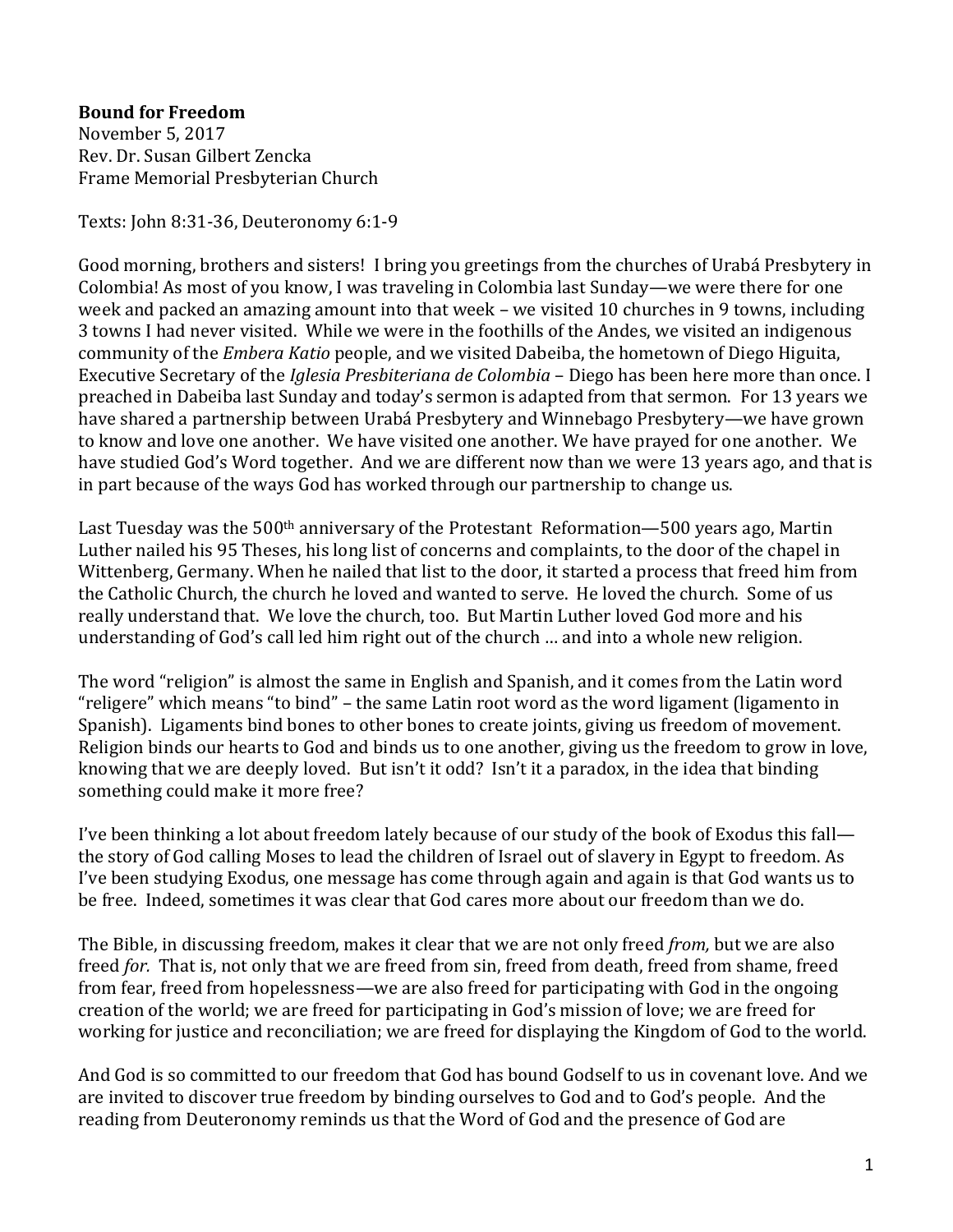transformative—Yahweh is our God, Yahweh alone." Like Martin Luther who learned to follow God instead of the rules of the Catholic Church, we are discovering new capacities within ourselves, too—capacities to grow and change. We are indeed "reformed and always being reformed according to the Word of God" in the power of the Spirit. I'm quoting one of the many slogans that came out of the Reformation – sometimes people misquote it as "reformed and always reforming" – but it is not our initiative at reform, it is about being open to God's transformative work in us.

We went to Colombia because we have a covenant, too. Our covenant is one of *hermanimiento*. *Hermanimiento* is a compound word coming from the Spanish *hermano* or *hermana* meaning brother or sister, and the suffix "*miento*" which implies becoming. Another example of such a word is "*casamiento*" which literally means 'becoming a home' but is the word for wedding. *Hermanimiento* is a word for partnership, but it implies a covenantal of binding ourselves to one another in love and shared ministry, of deepening our ties as sisters and brothers in Christ. As we bind ourselves to God and one another, we are discovering new models of leadership, new models of courage, new models of collegiality, new models of mission. We are learning these from our brothers and sisters in Urabá. As they share their stories, as they deeply share their lives with one another, God is binding them into communities whose covenant love grounds them in a deep freedom – they have one another, they know that God is with them, and so they know they are not alone, and that empowers them to the freedom of following God, not bound by fear or by false gods of power, possessions, or prestige. In a way, our sisters and brothers have a big advantage over us – many of them have lost everything, including family members, to the violence in Colombia. And in such trauma, life be reduced to the essentials. Who are we? What can we depend on? What is our central identity? When you really know who you are, there is deep freedom in that. They have found their true identity, as children of God, and that truth has given them great freedom from the ways of the world.

Jesus said, "If you obey my teaching, you really are my disciples, you will know the truth, and the truth will set you free." We need to seek the truth, and we need to speak the truth—as bearers of the Gospels, we must be truth tellers. Sometimes we are called to speak truth to power. Sometimes we are called to speak the truth in love to one another. Sometimes we need to be able to face the truth ourselves.

The truth is that often we are afraid. We are afraid of the uncertainties in our future. And, at least in the United States, our political leaders speak in ways that are designed to deepen our fears.

When the people of Israel left Egypt, they could not imagine what God had for them in the future. They were afraid. And they often thought that going back to Egypt seemed like a better idea than going forward into a future they couldn't imagine.

When Martin Luther nailed his 95 Theses to the door, he has no idea what God would bring forth. He didn't plan to leave the Church. He didn't plan the Reformation. But there is a saying that "if you want to make God laugh, tell her your plans."

In the United States, the Presbyterian Church is facing an uncertain future, as are many Protestant denominations. Most of our congregations are smaller—a lot smaller—than they used to be. Many churches think they are having financial problems. Not many of our young families or young